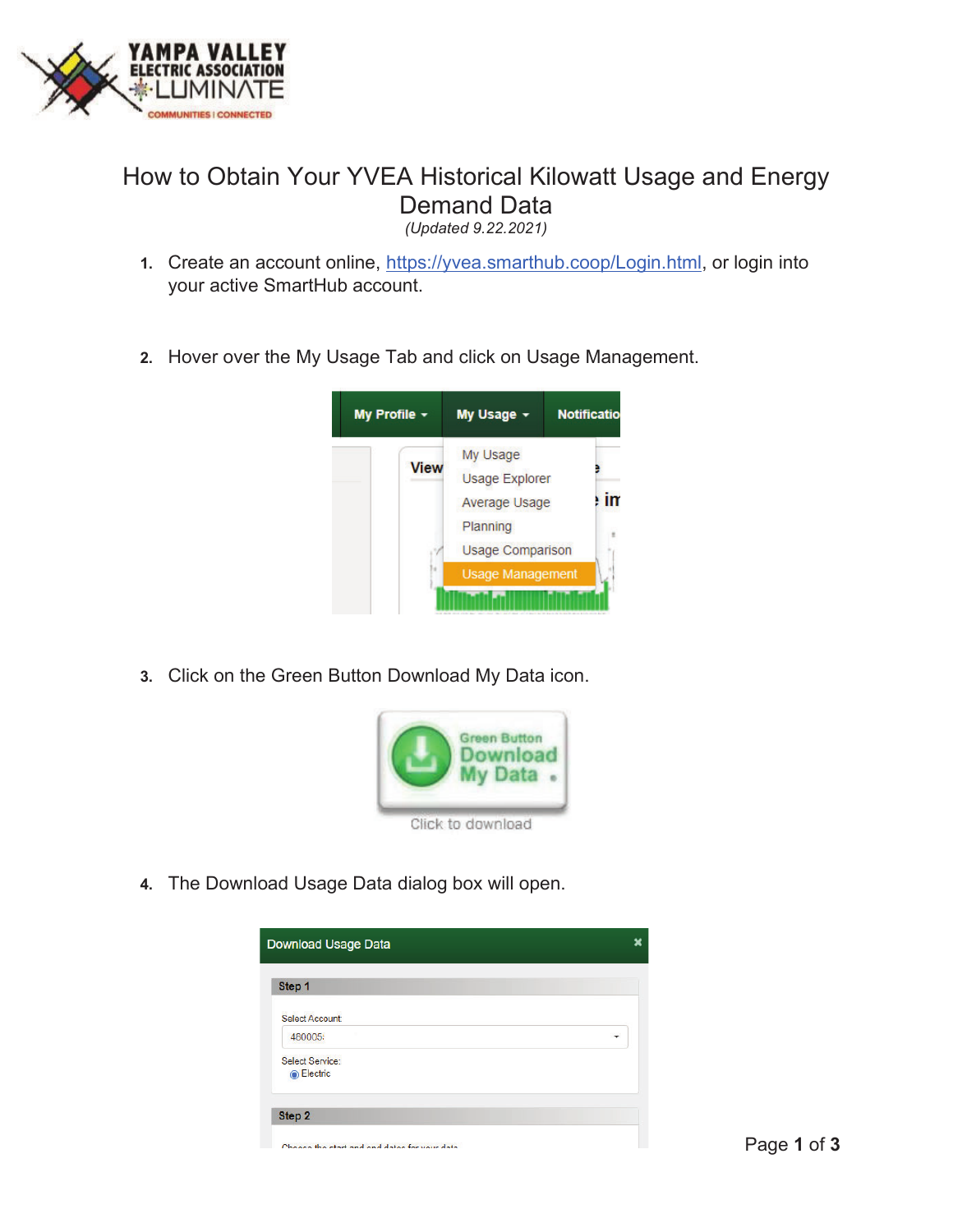

**5.** 

**Step 1:** Select the account you would like data for.

**Step 2:** Enter in the desired time period and select Daily

**Step 3:** Select CSV (comma separated values), this format is easily readable in a text editor, but importing it into a spreadsheet application such as MS Excel will work best.

**Step 4:** Click on Download Usage Data

| Download Usage Data                                                             |                                                                                     |
|---------------------------------------------------------------------------------|-------------------------------------------------------------------------------------|
| Step 1                                                                          |                                                                                     |
| Select Account:                                                                 |                                                                                     |
| 1120003.                                                                        |                                                                                     |
| Select Service:<br><b>◎ Electric</b>                                            |                                                                                     |
| Step 2                                                                          |                                                                                     |
|                                                                                 | Choose the start and end dates for your data.                                       |
| From                                                                            | To                                                                                  |
| 09/22/2020                                                                      | 09/22/2021                                                                          |
| ◯ Hourly                                                                        |                                                                                     |
| Step 3                                                                          |                                                                                     |
| Select a file format.<br>○ Green Button XML<br>$\odot$ CSV                      |                                                                                     |
| Click the "Download Usage Data" button.<br>Save the .csv file to your computer. |                                                                                     |
|                                                                                 | <b>Download Status</b><br>Waiting to begin download.<br>Click "Download Usage Data" |
|                                                                                 | Download Usage Data<br>Cancel                                                       |